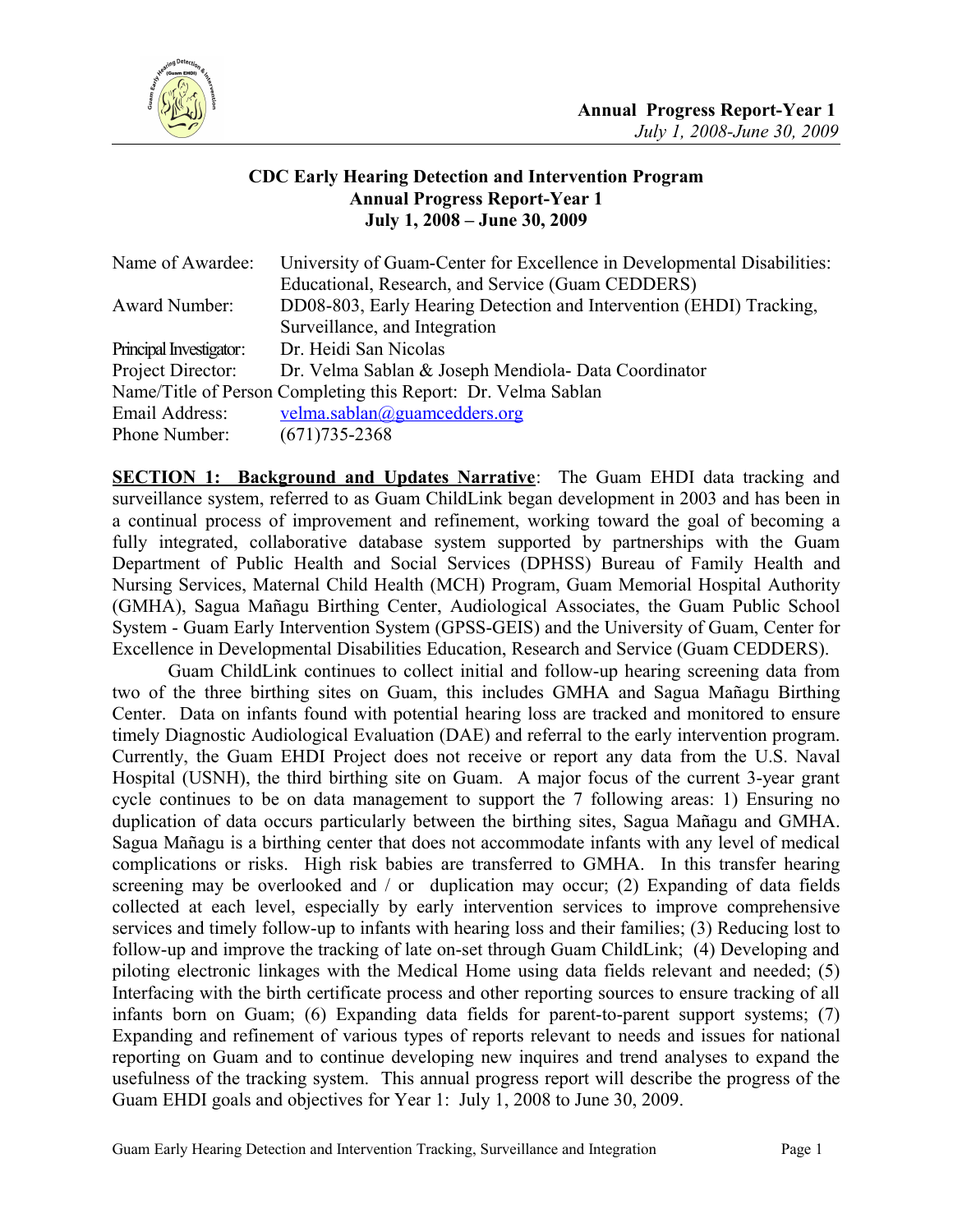

**Section 2: Goals and Objectives Narrative:** This section will begin with Table 1 which gives an overview of progress made in all project goals and objectives for Year 1. Table 1 is organized with each major goal listed, followed by all corresponding objectives, and a 4-quarter percentage scale from 25% to 100% to indicate level or completion for Year 1. Progress levels were determined based on activities completed during the Year 1 period. A narrative section for each goal is provided which describes additional details on progress made for each goal since the last reporting period.

| <b>Summary of Progress</b>                                                                      |                              |     |     |      |
|-------------------------------------------------------------------------------------------------|------------------------------|-----|-----|------|
| Year 1                                                                                          | Percentage of Accomplishment |     |     |      |
|                                                                                                 | 25%                          | 50% | 75% | 100% |
| GOAL 1: Guam EHDI will enhance and improve methods to accurately identify,                      |                              |     |     |      |
| match, and collect unduplicated individual identifiable data and secure web                     |                              |     |     |      |
| reporting.                                                                                      |                              |     |     |      |
| Objective 1.1 Enhance Guam ChildLink through expansion of data fields relevant to               |                              |     |     |      |
| the needs for Guam, by conducting data file analysis of all infants identified with             |                              |     |     |      |
| hearing loss to determine if infants were identified and provided services within               |                              |     |     |      |
| appropriate timelines and to identify gaps in service                                           |                              |     |     |      |
| <b>Objective 1.2</b> Troubleshoot the electronic linkages at the birthing sites to ensure       |                              |     |     |      |
| precise transfer of data, no duplications, and secure electronic reporting by conducting        |                              |     |     |      |
| quarterly reviews to ensure quality performance and continue negotiations with U.S.             |                              |     |     |      |
| Naval Hospital for data reporting                                                               |                              |     |     |      |
| Objective 1.3 By the end of Year 1, review and revise the Guam ChildLink technical              |                              |     |     |      |
| manual in collaboration with all stakeholders.                                                  |                              |     |     |      |
| GOAL 2: Guam EHDI will collaborate with reporting sources to develop an                         |                              |     |     |      |
| GEHDI reporting protocol for all involved agencies in order to increase data                    |                              |     |     |      |
| sharing, integration, and linkage                                                               |                              |     |     |      |
| Objective 2.1: Amend existing Memorandum of Agreements (MOAs) each year as                      |                              |     |     |      |
| needed to document any collaborative modifications for data sharing integration and             |                              |     |     |      |
| improved linkage. Other data sources on Guam include: DPHSS Metabolic Screening,                |                              |     |     |      |
| GPSS Division of Special Education Child Find, DPHSS MCHB Children with Special                 |                              |     |     |      |
| Health Care Needs, Child Care Centers, GPSS Head Start, GPSS GEIS.                              |                              |     |     |      |
| <b>Objective 2.2:</b> Develop reporting protocols at all levels where data sharing, integration |                              |     |     |      |
| and linkages exist, and initiate new protocols for newly developed linkages. Protocols          |                              |     |     |      |
| for GMHA, Audiological Associates, Naval Hospital, Medical Home, and DPHSS                      |                              |     |     |      |
| Community Health Centers will be completed by the end of Year 1.                                |                              |     |     |      |
| GOAL 3 Guam EHDI will continue to monitor the status and progress of every                      |                              |     |     |      |
| occurrent birth on Guam.                                                                        |                              |     |     |      |
| Objective 3.1 Guam EHDI will continue to conduct monitoring of initial screening                |                              |     |     |      |
| prior to discharge or within 1 month, to insure every infant born on Guam has a hearing         |                              |     |     |      |
| screening test.                                                                                 |                              |     |     |      |
| <b>Objective 3.2</b> While methodologies for decreasing loss to follow up at all levels         |                              |     |     |      |
| continue, Guam EHDI staff will also conduct random case analyses each quarter in                |                              |     |     |      |
| three categories: (1) Lost to Follow-Up Re-screening, (2) Lost to Audiological Follow           |                              |     |     |      |
| Up, $(3)$ Infants with hearing loss and not receiving early intervention services to            |                              |     |     |      |
| determine gaps in service; and (4) Infants with hearing loss and receiving early                |                              |     |     |      |
| intervention services to determine gaps in follow-up medical or audiometric services.           |                              |     |     |      |
| Objective 3.3 Publish and disseminate an annual report of Guam ChildLink which                  |                              |     |     |      |
| gives both aggregate and anonymous case specific information to key stakeholders                |                              |     |     |      |

Table 1. Overview of GuamEHDI-SER Goals & Objectives: Performance Levels for Year 1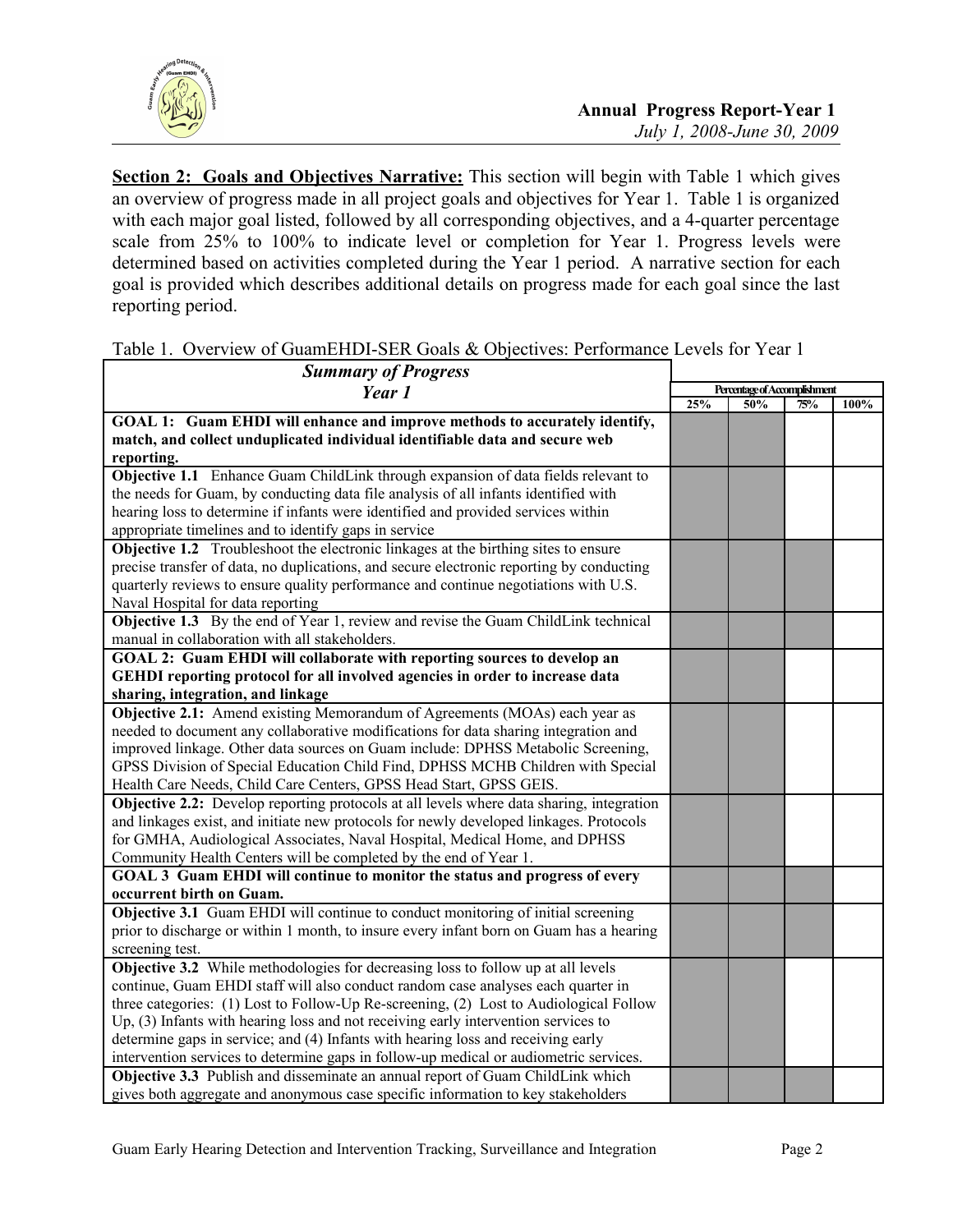

*July 1, 2008-June 30, 2009*

| including policy makers, agency Directors Health Care professionals, and other<br>community involved decision makers.                                          |  |  |
|----------------------------------------------------------------------------------------------------------------------------------------------------------------|--|--|
| GOAL 4 Guam EHDI will report standardized aggregated hearing screening                                                                                         |  |  |
| information, including ear specific diagnosis, maternal demographics, date of                                                                                  |  |  |
| diagnosis, and information on early intervention service data.                                                                                                 |  |  |
| Objective 4.1 Guam EHDI will continue to participate in monthly National                                                                                       |  |  |
| teleconference meetings to stay current in any new or modified CDC reporting                                                                                   |  |  |
| requirements.                                                                                                                                                  |  |  |
|                                                                                                                                                                |  |  |
| Objective 4.2 Each year review and increase options for the community and region to                                                                            |  |  |
| access relevant Guam EHDI resources, data, and materials, especially the DPHSS MCH                                                                             |  |  |
| Children with Special Health Care Needs Coordinators through the Guam EHDI                                                                                     |  |  |
| website.                                                                                                                                                       |  |  |
| GOAL 5 Guam EHDI will improve and enhance identification and collection of<br>standardized data on infants and children with late onset or progressive hearing |  |  |
| loss and continue to develop an analytic plan to address loss to follow up rates                                                                               |  |  |
| This activity will align with a quality assurance and improvement system to be                                                                                 |  |  |
| developed simultaneously during the grant cycle.                                                                                                               |  |  |
| Objective 5.1 Guam EHDI will improve and enhance identification and collection of                                                                              |  |  |
| standardized data on infants and children with late onset or progressive hearing loss and                                                                      |  |  |
| continue to develop an analytic plan to address loss to follow up rates This activity will                                                                     |  |  |
| align with a quality assurance and improvement system to be developed simultaneously                                                                           |  |  |
| during the grant cycle.                                                                                                                                        |  |  |
| Objective 5.2 Conduct a quarterly in-depth case analysis of all children found to have                                                                         |  |  |
| late onset of hearing loss and generate any gaps or weaknesses in the system which                                                                             |  |  |
| could have resulted in earlier identification and/or develop new data fields which could                                                                       |  |  |
| have resulted in earlier identification.                                                                                                                       |  |  |
| <b>Objective 5.3</b> : Continue to document findings from yearly data analyses activities to                                                                   |  |  |
| begin the formative procedure for the development of a long term quality assurance                                                                             |  |  |
| plan for Guam ChildLink.                                                                                                                                       |  |  |

*PROGRESS NARRATIVE FOR GOAL 1***:** The quality and accuracy of data in Guam ChildLink continues to be monitored through the following methods: 1) On a monthly basis, the Data Coordinator prints out data reports and verifies accuracy to ensure there are no duplicate files. 2) The office technician cross-checks data using the hard copy of the hearing screening results from the birthing sites to ensure accuracy of data electronically transmitted into Guam ChildLink. 3) If there are discrepancies, the Data Coordinator reviews the files and make the necessary corrections into Guam ChildLink. 4) Each agency is linked to the Guam EHDI server through a virtual private network. Once connected to the Guam EHDI server, they are linked to the Guam ChildLink system via a remote desktop connection. There are double firewalls in place before gaining access into the Guam EHDI server. The Project Director and Coordinator completed the 2008 case extraction and analyses of all infants identified with hearing loss. A copy of the findings can be found in Attachment 1. Upon analysis of cases, additional user fields, reports, and interactive lists have been added to the Guam ChildLink in order to provide detailed information. For example, the high risk pull down menu was refined so that general categories are now more defined, also, a user specific report was created for Sagua Mañagu birth site to monitor aggregate data of infants from initial screening to diagnostic audiological evaluation (DAE).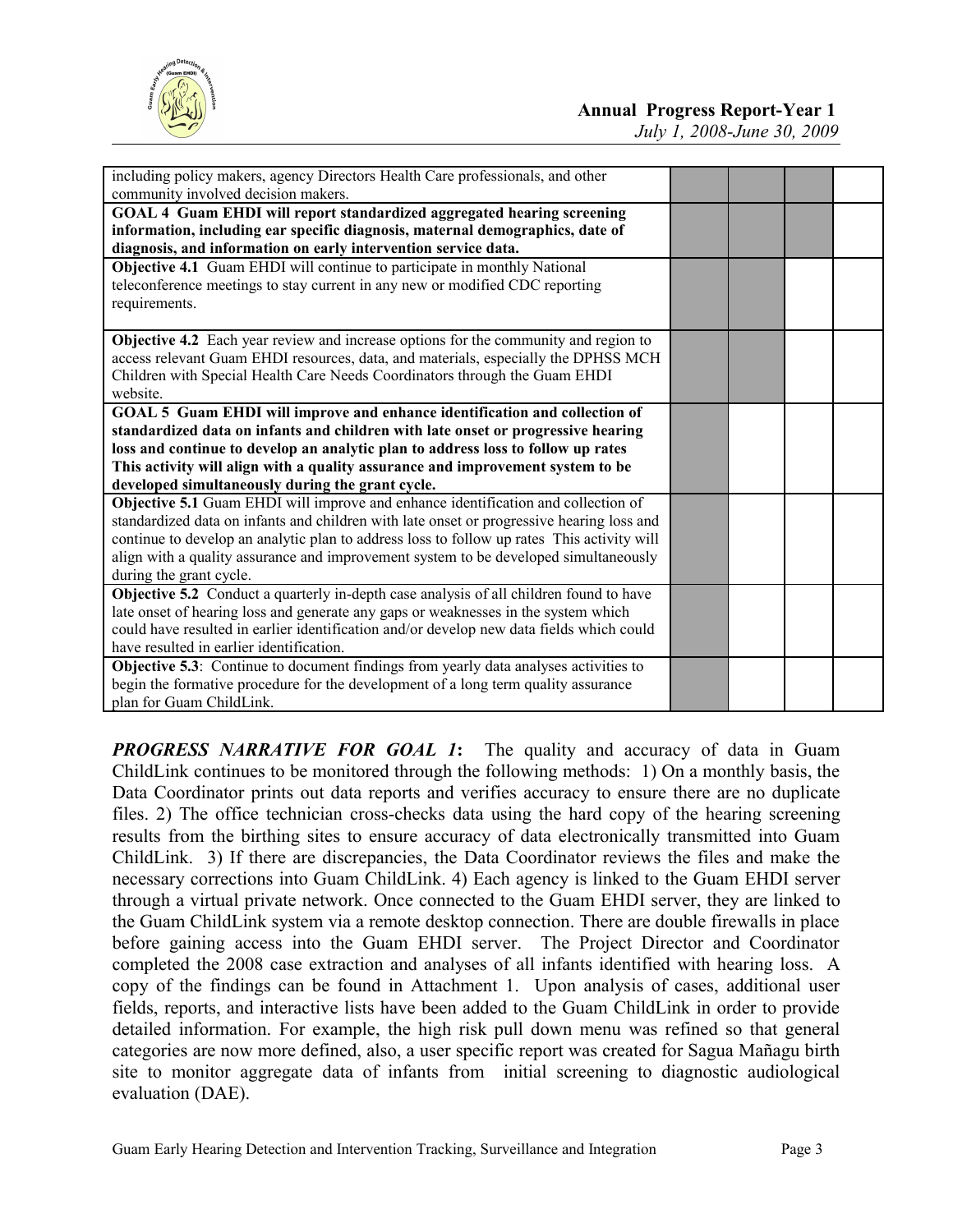

The GMHA electronically uploads data of all babies born and the results of the hearing screening to the Guam EHDI server on a weekly basis. This file is reviewed and cross checked by the offisland consultant to ensure accuracy of the uploaded files. If there are errors in the files, the Hospital Information Technology Administrator at GMHA is notified and the necessary changes are made to those files. If and when the file is complete, it is translated and uploaded into the Guam ChildLink. Sagua Mañagu Birthing Center links directly into the Guam EHDI server and inputs infant data directly into Guam ChildLink. Records are verified with hard copies by the office technician. Significant progress has been made under these activities. USNH averages around 400 births a year, however, does not provide data of infants screened to the Guam EHDI Project. The USNH early intervention program also known as the Education, Development, and Intervention Services (EDIS) program are members of the Guam EHDI Advisory Committee and have requested for a meeting with the new USNH Commander to discuss the possibility of participating in the Guam EHDI Project. Progress continues on Activities 1.2.1 and 1.2.2. In addition to verification of the files uploaded from GMHA by the off-island consultant, the Data Coordinator conducts a bi-weekly data review to ensure the information transmitted from both birthing sites are accurate and there are no duplications. Hard copy data received is matched with infant data electronically transmitted. There are a few cases where infant data was not transferred electronically, and this is captured via verification of infant medical record number, infant name, and/or date of birth. At these instances, the Data Coordinator inputs infant data based on hard copy information. One probable cause for this lack of infant data to be electronically transmitted may be due to the screener at GMHA not inputting hearing screening information in the GMHA database, which resulted in no record for that child to be transmitted. With the ongoing refinement, expansion of the data fields, a transition to the new server, and the addition of a backup server to another facility within the University campus, updates to the Guam ChildLink technical manual is in draft form and will be finalized upon completion of the transition to the new server. Both the in-house Guam ChildLink technical manual and the one by the on-island technical support company has been developed. These two resources will be integrated and disseminated, after review with the Guam EHDI Advisory.

*PROGRESSIVE NARRATIVE FOR GOAL 2***:** The Guam EHDI staff continues to work with DPHSS and GPSS-GEIS to update current MOAs to address data sharing issues and to expand the Guam ChildLink System. One of the activities under this grant period is to expand the Guam ChildLink data system to include data on metabolic screening. Several meetings were held with DPHSS MCH Administrators to discuss the expansion of Guam ChildLink to add the metabolic data fields. In May 2009, Mr. Quansheng Song, Guam EHDI's Off-island Consultant provided technical support to determine how the metabolic screening data fields could be integrated into Guam ChildLink so that data being collected by DPHSS on the 12 associated disorders can continue to be monitored. Linkages with the anticipated Electronic Birth Certificate system were also part of the technical consult discussions with DPHSS. In addition, DPHSS Central and Northern Community Health Centers now are full linked and these centers can access Guam ChildLink. In November 2008, the static IP address for the Guam EHDI server was changed by the local internet provider. All linkages previously established with the Guam EHDI server needed to be renewed with the new IP address. Currently, DPHSS still has a firewall blocking access to the new Guam EHDI server IP address, and work is ongoing with the Information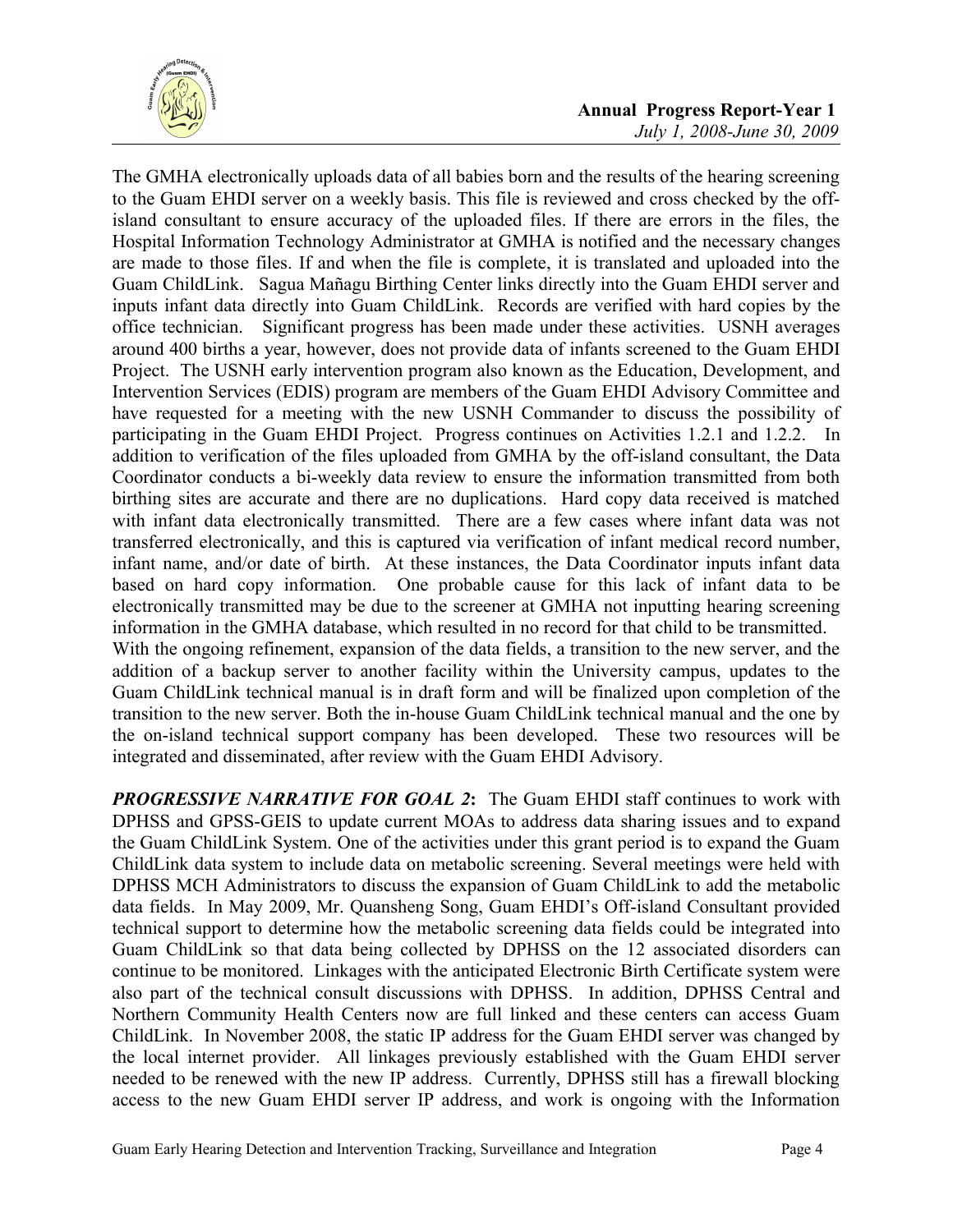

Technology personnel at DPHSS to address this issue. DPHSS Southern Community Health Center is currently renovating the facility and linkage to Guam ChildLink will commence upon completion of the building renovation. Guam EHDI staff continues to meet with GPSS-GEIS to address issues around sharing of data and the confidentially requirement of the Family Educational Rights and Privacy Act (FERPA) and Health Insurance Portability and Accountability Act (HIPAA). As a result of these meetings, a draft MOA has been completed and is currently being reviewed by GPSS-GEIS and it is anticipated to be signed by June 2009. Meetings were held with the DPHSS-MCHB to review the goals and objectives of the project and to discuss how Guam ChildLink could be expanded to include metabolic screening information and an electronic birth certificate. In August 2008, Guam EHDI facilitated a "Power Lunch" teleconference for the purpose of bringing key stakeholders together to talk about the following: 1) an electronic data system including verification of vital events and State and Territorial statistical data sharing; 2) to discuss how Guam ChildLink works; 3) to learn from the NAPHSIS presentation (via teleconference) and discuss opportunities for technical assistance and funding available through agencies such as Homeland Security, Social Security and other sources; 4) to discuss how Guam may move forward in planning an electronic birth and vital statistics system. Those participating in the "Power Lunch" teleconference were the Director and Administrators of DPHSS, the Chief, Bureau of Information Technology (BIT) for the Government of Guam, GMHA Hospital Administrator, Leesa Shem-Tov, NAPHSIS and Guam EHDI staff. As a result of this meeting, DPHSS Director stated that he will work with his staff to review the support and technical assistance needed for an electronic birth certificate process and will contact NAPHSIS.

Guam EHDI continues to provide information at different levels through the following data reporting cycle as a mechanism for data sharing: 1) Weekly transmission reports of all infants screened prior to discharge at the GMHA to the Guam ChildLink System. 2) Monthly reports are provided to the nursing supervisors at GMHA and the General Manager at Sagua Mañagu Birthing Center of the number of infants screened, number of infants referred for second screening and referral rates of each individual screener. 3) Monthly reports are provided to the GPSS-GEIS Part C Coordinator of all infants with high risk factors that will need to return to GPSS-GEIS for a 6 month re-screen. 4) Quarterly reports are provided to the Guam EHDI Advisory Committee of the progress and percent of infants screened, number of infants that return for a 2<sup>nd</sup> screening, infants referred for a diagnostic audiological evaluation, and for early intervention services. 5) Monthly reports are provided to Association of University Centers on Disabilities National Information and Reporting System indicating the numbers of babies screened and their ethnicities. These reporting cycles have been an effective mechanism for data sharing with partnering agencies.

The Guam EHDI staff is working to refine how accurately data on medical home is being collected and reported. Guam ChildLink has in place a data field that tracks an infant's primary physician and medical home. This information is collected prior to discharge from a birthing facility. However, after file reviews and case analyses, there are instances that the physician identified doesn't represent the infant's medical home. For example, an OBGYN physician may be listed as the infant's attending physician but may not be the infant's primary care physician or medical home after discharge from the birthing facility. Further training is needed for nurses and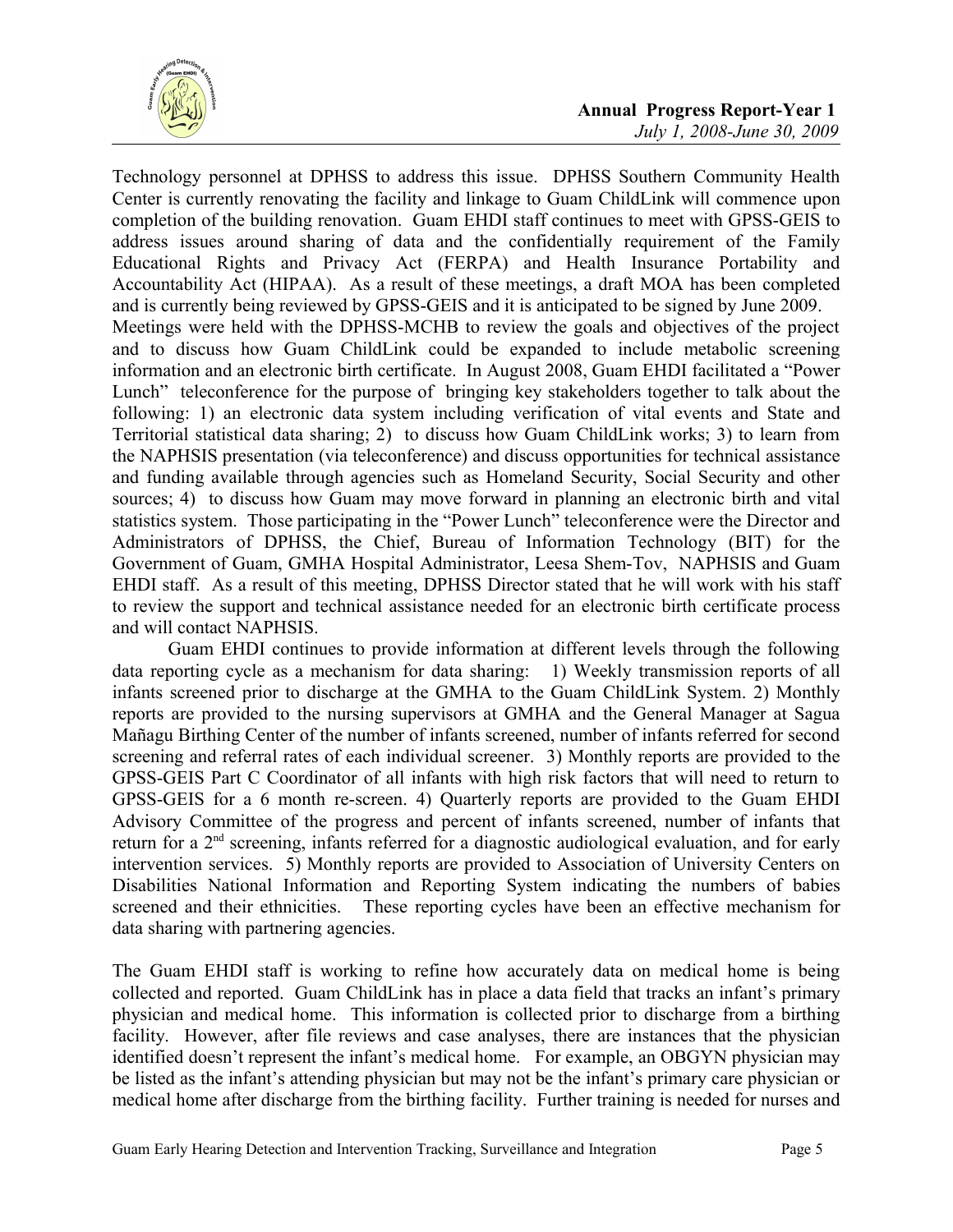

nurses aides to verify that the physician identified is also the infant's primary care physician or medical home and that information is accurately entered in the database. As noted in Section 1, USNH does not report any data to Guam ChildLink. However, USNH-EDIS are members of the Guam EHDI Advisory Committee and are working to schedule a meeting with the Commanding Officer to discuss potential sharing of data and in the development of a MOA.

Based on meeting with partnering agencies, adjustments have been made to the protocol based on their input. For example, Sagua Mañagu General Manager requested for a specific data report to monitor the progress of infants born at their facility from initial screening to DAE. Another example, as per information requested by DPHSS, the Data Coordinator and off-island consultant recreated a medical home interactive list that allows Guam EHDI to monitor infants with or without a medical home. This information was used in a federal grant application requiring information of the number of children with or without a medical home.

**PROGRESS NARRATIVE FOR GOAL 3:** Guam continues to monitor the status and progress of every occurrent birth on Guam. Table 2 provides the status of number of births for each month (for the 2 reporting birth sites only) from January to August, 2009 and the number screened. Screening rates continue to be within 96 to 99% of all birth.



This data does not include data from USNH. Excellent progress has been made in the activities reflecting a high percent of infants screened.

Data is shared at different levels to monitor and track infants' loss to follow-up. For example, monthly reports are provided to the nursing supervisors at GMHA and the General Manager at Sagua Mañagu Birthing Center of the number of infants screened, number infants referred for second screening and referral rates of each individual screener. This information is also shared at the quarterly EHDI Advisory Committee meetings and discussions are held on recommendations and improvement strategies that could increase the number of infants' loss to follow from re-screen, completing DAE and accessing early intervention services. When an infant is transferred to GMHA, they are logged into their logbook as an infant transferred from Sagua Mañagu. Hearing screening information is included in the documents given to GMHA upon admission.

In monitoring infants loss to follow up at three levels: (1) lost to follow up re-screening, (2) lost to diagnostic audiological follow up, (3) infants with hearing loss who are lost to follow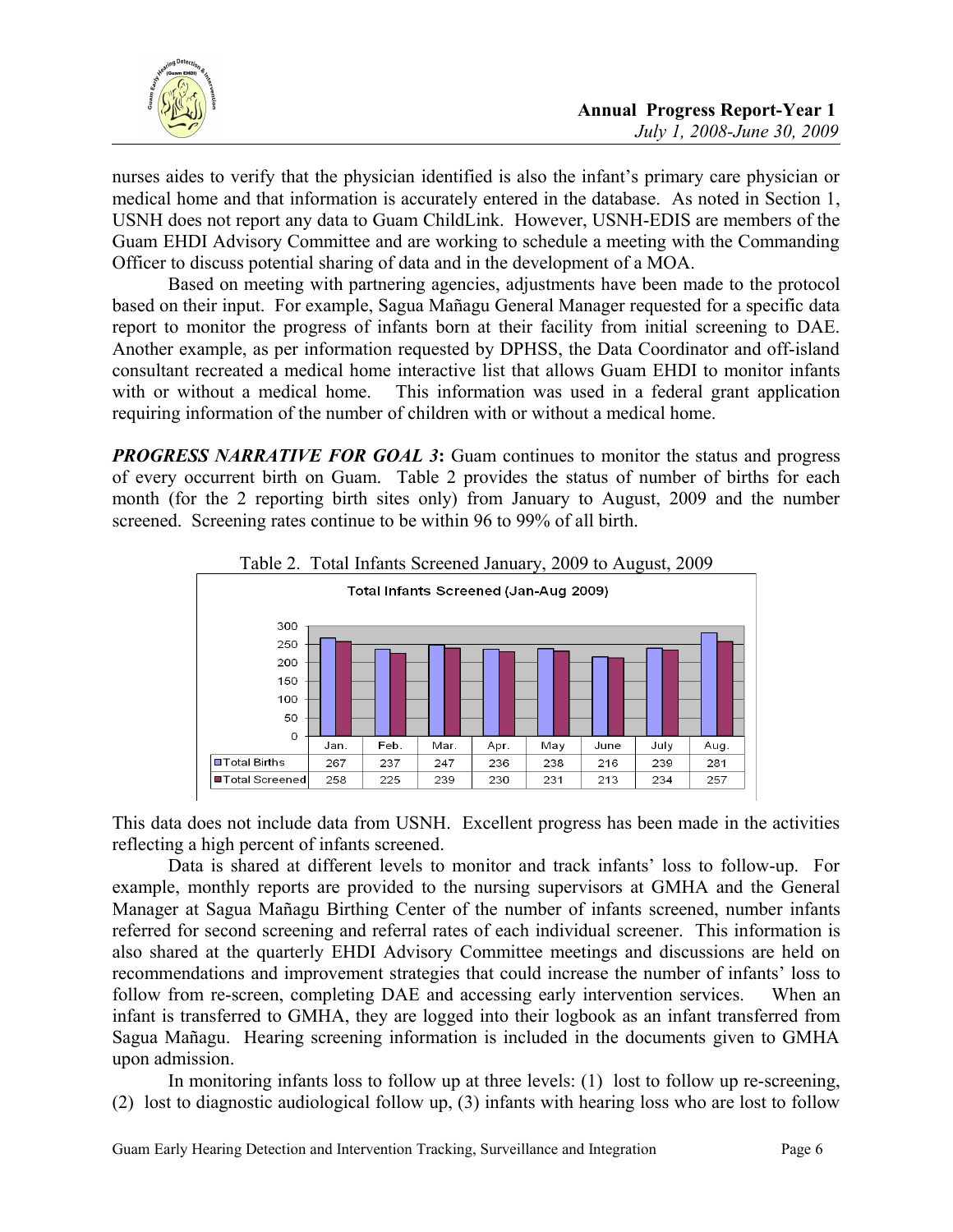

up for needing early intervention services, Guam EHDI continues to develop methods for decreasing loss to follow up and monitoring these rates using Guam ChildLink. From January to August, 2009, the number of infants who failed initial screening and returned for a second screening has ranged between 85 to 87%.



In conducting a case analysis, for this reporting period there were 49 out of 50 infants or 98% returned for 2nd screen at Sagua Mañagu compared to 121 out of 150 or 81% GMHA infants that return for 2nd screen at the University of Guam- Pediatric Evaluation and Developmental Services (PEDS). Of the infants that failed the  $2<sup>nd</sup>$  screen, 13 were referred for DAE between July 1, 2008 and August 30, 2009. The status of these infants are provided in Table 4 and show that 9 infants had normal hearing, two infants had parents who refused services, one infant requires further assessment to determine the level of hearing loss and one infant is pending.

| <b>Infants</b> | DOB     | Date of DAE                     | Date of                         | <b>Total Months from</b> |  |  |
|----------------|---------|---------------------------------|---------------------------------|--------------------------|--|--|
| $N=5$          |         |                                 | <b>IFSP</b>                     | <b>DOB</b> to IFSP       |  |  |
| D.P.           | 7/12/08 | 7/12/08                         | Normal Hearing                  |                          |  |  |
| S.M.           | 9/12/08 |                                 | <b>Parents Refused Services</b> |                          |  |  |
| M.Y.           | 9/19/08 | <b>Parents Refused Services</b> |                                 |                          |  |  |
| LP.            | 9/22/08 |                                 | Normal Hearing * need to return |                          |  |  |
|                |         |                                 | in 3 to 6 months.               |                          |  |  |
| J.G.           | 12/1/08 | 1/22/09                         | Normal Hearing                  |                          |  |  |
| J.P.           | 1/21/09 | 2/23/09                         | Normal Hearing                  |                          |  |  |
| J.R.           | 3/8/09  | 4/9/09                          | Normal Hearing                  |                          |  |  |
| O.D.           | 4/21/09 | 6/5/09                          | Normal Hearing                  |                          |  |  |
| G.S.           | 6/21/09 | 7/27/09                         | Normal Hearing                  |                          |  |  |
| K.Y.           | 7/17/09 | 8/4/09                          | Undeterimined hearing loss on   |                          |  |  |
|                |         |                                 | left ear (no IFSP)              |                          |  |  |
| L.R.           | 7/22/09 | 8/25/09                         | Normal Hearing                  |                          |  |  |
| J.S.           | 7/28/09 | 8/25/09                         | Normal Hearing                  |                          |  |  |
| E.E.           | 8/1/09  | Sched. For                      |                                 |                          |  |  |
|                |         | 9/26/09                         |                                 |                          |  |  |

Table 4. Status of Infants Referred for DAE July, 2008-August, 2009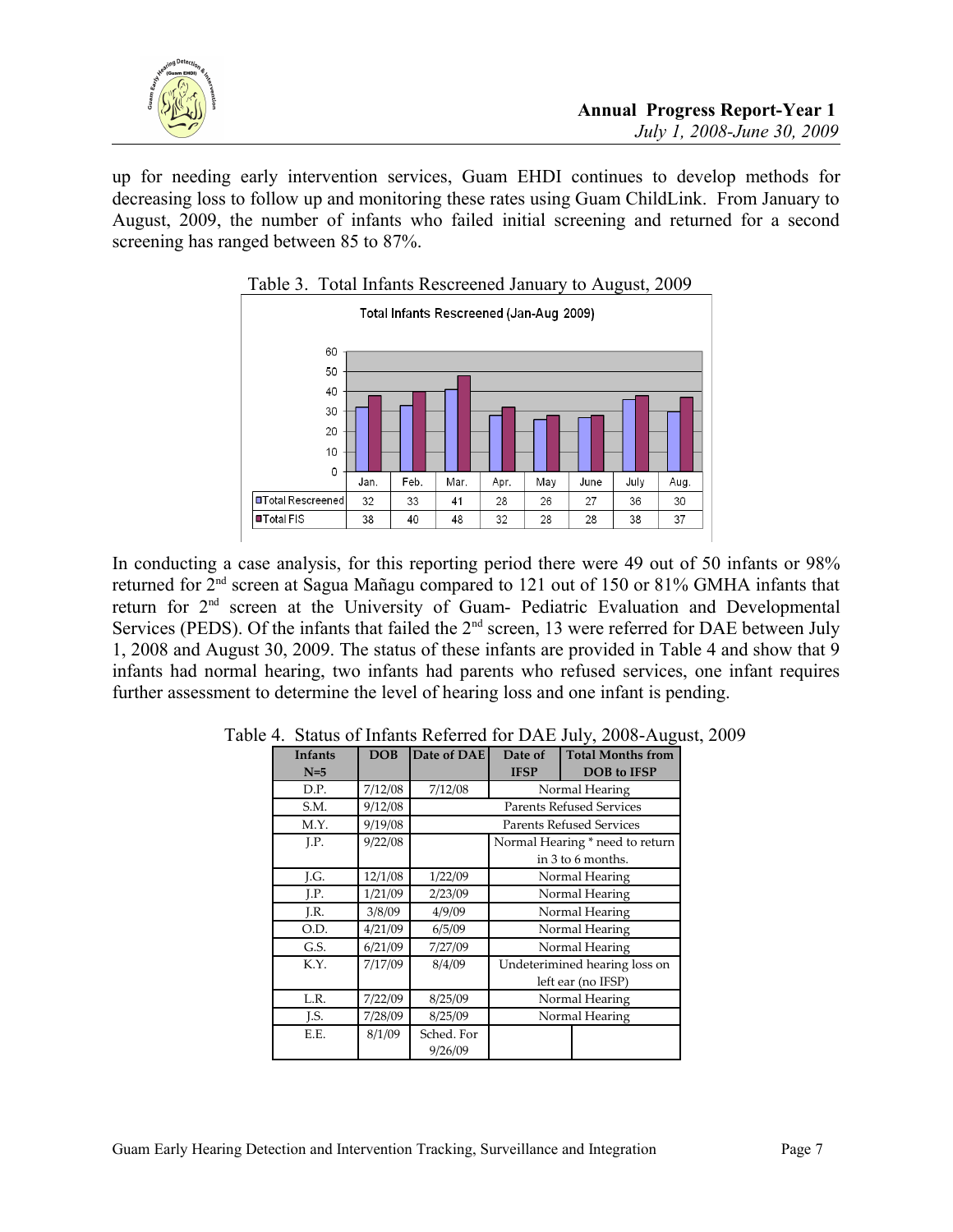

Challenges were encountered in having the GPSS-GEIS program report data to Guam ChildLink. GPSS-GEIS made modifications to their database system and relocated to another facility located at the southern part of the island. Due to the lack of DSL internet access and firewall issues, GPSS-GEIS currently is not linked to Guam ChildLink and data reporting has had to return to manual input until GPSS-GEIS is full linked once they are stable in their new location.

Case analysis has shown to be an excellent strategy to find issues or barriers around EHDI procedures or individual families concerns. A random report was generated from Guam ChildLink and case analysis was conducted by the Project Director of infants in need of DAE. As a result of the review, it was noted that 3 infants were delayed in completing DAE. Further investigation was conducted only to find out that the only Audiologist on Guam that performs DAE for young children was off-island. As a result, intervention from GEHDI expedited the DAE process.

Due to the Project Director's medical leave between February and April, 2009, a more abbreviated report was completed and prepared for dissemination. The annual report for 2008 was integrated into a Guam EHDI Progress-At-A-Glance and was presented to the Guam EHDI Advisory Committee for their review and input. The report highlights a parent story and progress made on the goals of the project. It provides a composite review of Guam EHDI's progress in screening all infants from 2005 to 2008. An official Annual Report for 2008-2009 will be prepared and disseminated for Year 2.

**PROGRESS NARRATIVE FOR GOAL 4:** Guam EHDI staff participates in the monthly national teleconference calls. Because of the time difference, team members alternate attending. Other activities under this goal includes survey completion. Guam submitted the national survey from the National Center of Birth Defects and Developmental Disabilities EHDI for 2007. In addition, the Guam EHDI staff participated in two teleconferences in October and November 2008 with other Pacific EHDI Jurisdictions, CDC, HRSA & NCHAM to the discuss a Pacific Island Regional EHDI meeting that was held in Dallas, Texas in March 2009. The Guam EHDI staff participates in the continues to participate in the monthly national CDC teleconferences.

The Guam EHDI website [\(www.guamehdi.org\)](http://www.guamehdi.org/) is updated on a quarterly basis or as needed. The Guam EHDI website provides the following data information: 1) a graph charting data trend on the percent of infants failing initial screen, percent of infants returning for 2<sup>nd</sup> screen, and percent of high risk infants returning for  $6<sup>th</sup>$  month re-screen; 2) provides a yearly percentage of infant screen prior to discharge at GMHA and Sagua Mañagu Birthing Center; and 3) an annual chart of infants receiving DAE before 3 months of age. In addition, developed products and research presentations conducted by Guam EHDI staff over the course of the project is available for review. The Guam EHDI website also provides links to related website that provide information on infant hearing. The Guam EHDI website was redesigned to ensure it is accessible and user friendly for all users of the sites especially parents. Focus groups of parents and service providers will be conducted to determine user friendliness and ease in accessing the newly redesigned Guam EHDI website. The Guam EHDI Advisory Committee is provided with quarterly data at each advisory meeting and this provides an opportunity for input to improvement strategies and recommendations. In addition, Guam EHDI shared performance data on the goals of the EHDI project at the Pacific Island Meeting held in Dallas, Texas.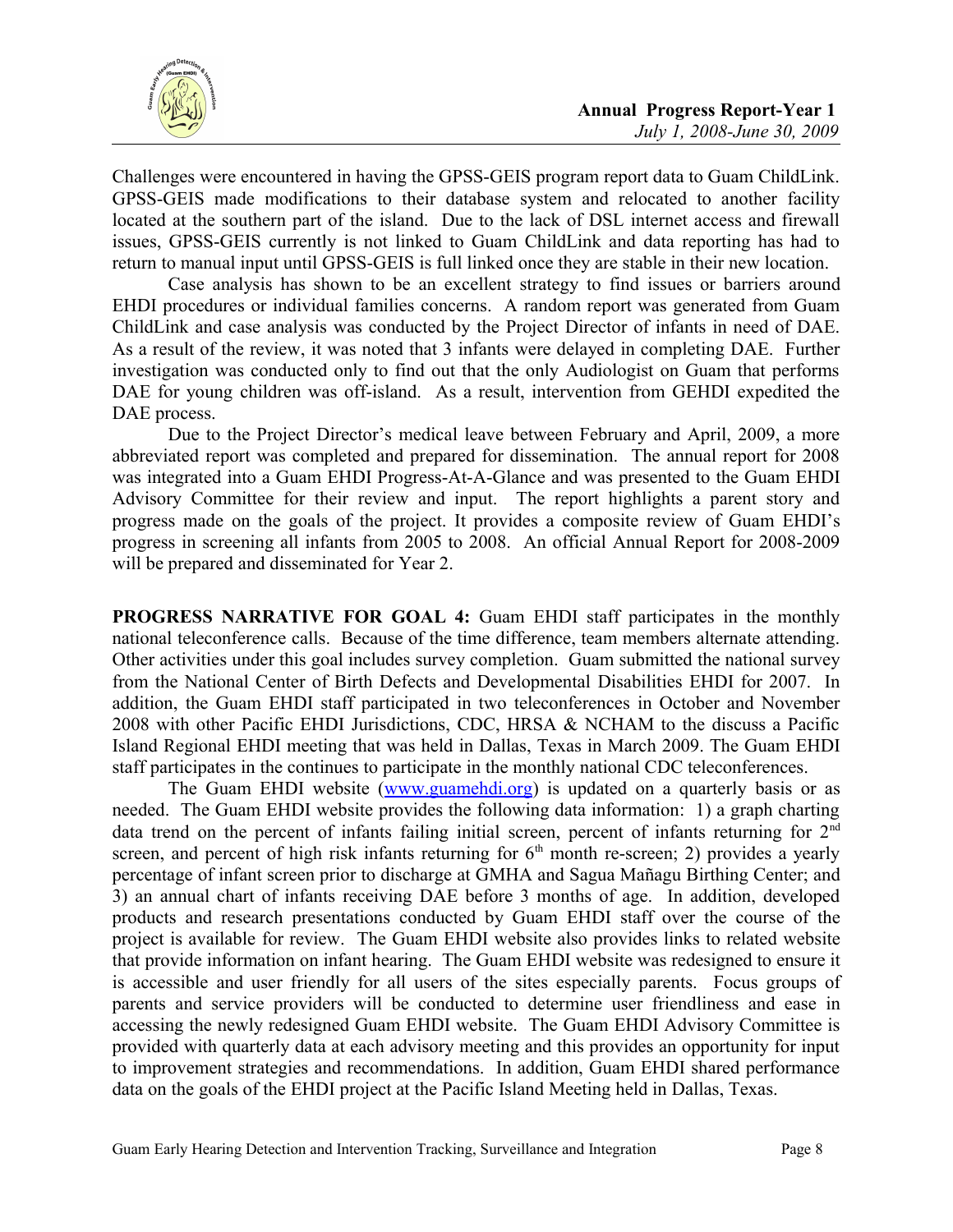

A Pacific Regional meeting was held at the Annual EHDI Conference held in Dallas, Texas in March 2009. The Guam Team developed an initial agenda for the meeting and "Save the Date Flyer" for the Pacific EHDI meeting. Draft agenda was further refined during Guam's site visit in September. During the Pacific meeting, regional data issues and implementation strategies were discussed. Currently, the Commonwealth of the Northern Marianas (CNMI) has a database similar to Guam ChildLink. The Federated States of Micronesia (FSM) and the Republic of Palau (ROP) are considering aligning their respective data tracking and surveillance systems with Guam ChildLink. This alignment would ease in the process of linking data systems within the region. American Samoa is currently creating their data system, and is incorporating fields collected by Guam ChildLink in their system.

**PROGRESS NARRATIVE FOR GOAL 5**: To identify late onset or progressive hearing loss, the Guam EHDI staff reviewed all children receiving special education services for hearing loss and cross compared this list with Guam ChildLink data. Through this process, 4 children were receiving services for hearing loss, but were not identified by the Guam EHDI Project, 2 of these children screened normal and were later found to have late onset of hearing loss. To determine how Guam ChildLink can expand data fields to capture relevant information that will assist with the early identification of late onset or progressive hearing loss, and to develop guidelines for tracking and monitoring this type of hearing loss, further case study is needed from existing cases to determine when families became aware of the type and severity of the hearing loss, what measures were taken, and how quickly services were provided. There are no infants found to have late onset of hearing loss for this reporting period. However, quarterly case analysis will continue for monitoring and modification to the data fields will be made as needed. By the end of Year 1 the first draft of the Guam ChildLink Quality Assurance Plan was completed. In Year 2, further refinements of the QA plan will continue to insure the development of a long term quality assurance plan for Guam ChildLink.

## **SECTION 3: Program Evaluation Narrative**

An evaluation question was posed for each of the 5 grant goals, with corresponding objectives listing evaluation criteria for determining evidence of completion. For Goal 1, the evaluation question posed was *"How did Guam EHDI enhance and improve methods to accurately identify, match, and collect unduplicated individual, identifiable data and secure web reporting?"* Guam EHDI provided a 2008 data file analyses report, a list of Guam ChildLink modifications made, it conducted test run files and the off-island technical consultants trip report provides evidence of this consult for system improvement, an updated technical manual is available for review and all technical difficulties with Guam ChildLink were resolved with no interruption in data flow over the reporting period. For Goal 2, the evaluation question, is *"How did Guam EHDI collaborate with other reporting sources to develop reporting protocols for all involved agencies? Did Guam EHDI increase data sharing, integration, and linkage?"* Agenda and meeting minutes provide evidence of continued collaborative agency meetings with all stakeholders. New electronic linkages are in place with DPHSS Central and Northern Community Health Centers are now linked into the Guam ChildLink system. MOAs are currently being updated to include Guam ChildLink data reporting by birth sites, clinics, and early intervention. Protocols for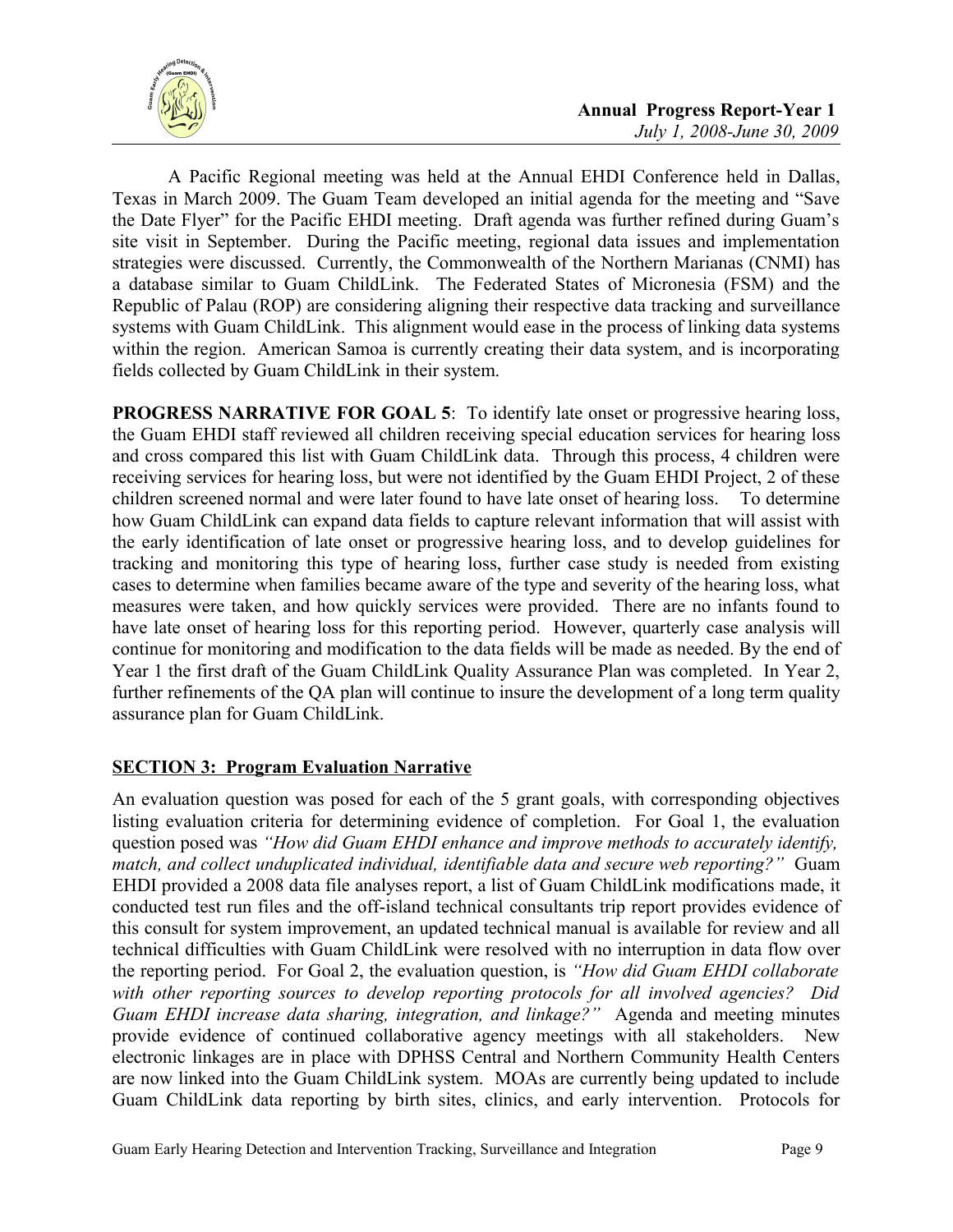

Guam ChildLink electronic linkages are now documented in technical manuals and the Project Coordinator will be completing revisions on reporting protocols when 2-step AABR screening is put into place.

For Goal 3, the evaluation question is, *"How did Guam EHDI continue to monitor the status and progress of every occurrent birth on Guam?"* Guam ChildLink has produced quarterly reports that are presented to the Guam Advisory Committee which reports on every occurrent birth and follow up for those infants referred. While there is a methodology in place to locate and screen infants with no initial screening results, 95% or more of all infants born at the 2 main birthing sites on Guam were screened and only NICU infants or those who passed away or moved away immediately after birth may have not been screened, but these are closely monitored. Cases analyses reports on infants lost to follow up continues to be monitored, improvements were observed in the number of infants returning for  $2<sup>nd</sup>$  screening. A total of 41 lost to follow strategies for reducing lost to follow up in all categories were generated this year and are now being evaluated for inclusion in the Guam ChildLink system. A draft copy of the Guam EHDI Progress-at-a-Glance is ready for distribution which gives an overview of data from 2005 to 2008 and provides stories and information on families with young with hearing loss who were identified through the Guam EHDI program. This brochure will be disseminated at the next Advisory meeting and posted on the Guam EHDI webpage. For Goal 4, the evaluation question is, *"How will Guam EHDI report standardized aggregated hearing screening information, including ear specific diagnosis, maternal demographics, date of diagnosis, and information on early intervention service data?"*Meeting minutes from Guam EHDI staff meetings document participation in national teleconference meetings which assist with reporting requirements. The Guam EHDI webpage was completely revised and evidence is available directly on line, trend analyses of Guam ChildLink data has shown to be very useful in locating infants with hearing loss and often associated with other disabling conditions such as cleft lip/palate and Down's Syndrome. Guam EHDI continues to collect consistent data on screeing, rescreening, diagnosis, and early intervention with continued plans to improve data collection to include maternal demographics (which Guam ChildLink is already prepared to collect) and ear specific data that is more refined for diagnosis and intervention. For Goal 5, the evaluation question is *"How did Guam EHDI improve and enhance identification and collection of standardized data on infants and children with late onset or progressive hearing loss? Did Guam EHDI develop an analytic plan to address loss to follow up rates? Did Guam EHDI develop a quality assurance and improvement plan based on information learned during the implementation of activities during the grant cycle"* Guam EHDI has developed a plan for matching data with DPHSS metabolic screening and investigating immunizations database system for possible linkage. With the anticipated technical support from NAPHSIS and site visit scheduled for November, improvements are expected as Guam moves to an Electronic Birth Certificate system. Guam EHDI has identified children with late onset and will do further analyses of these cases to determine how to identify these children earlier. An analytic plan to address loss to follow up is still in process as meetings with the birth sites and early intervention continue into Year 2. A working draft of the Guam ChildLink Quality Assurance Plan was completed and is now undergoing review and revision. Guam EHDI completed Year 1 having made significant progress is all goals and objectives. Activities were completed, despite set back outlined in the Interim report and it is anticipated that Year 2 will continue to show excellent progress.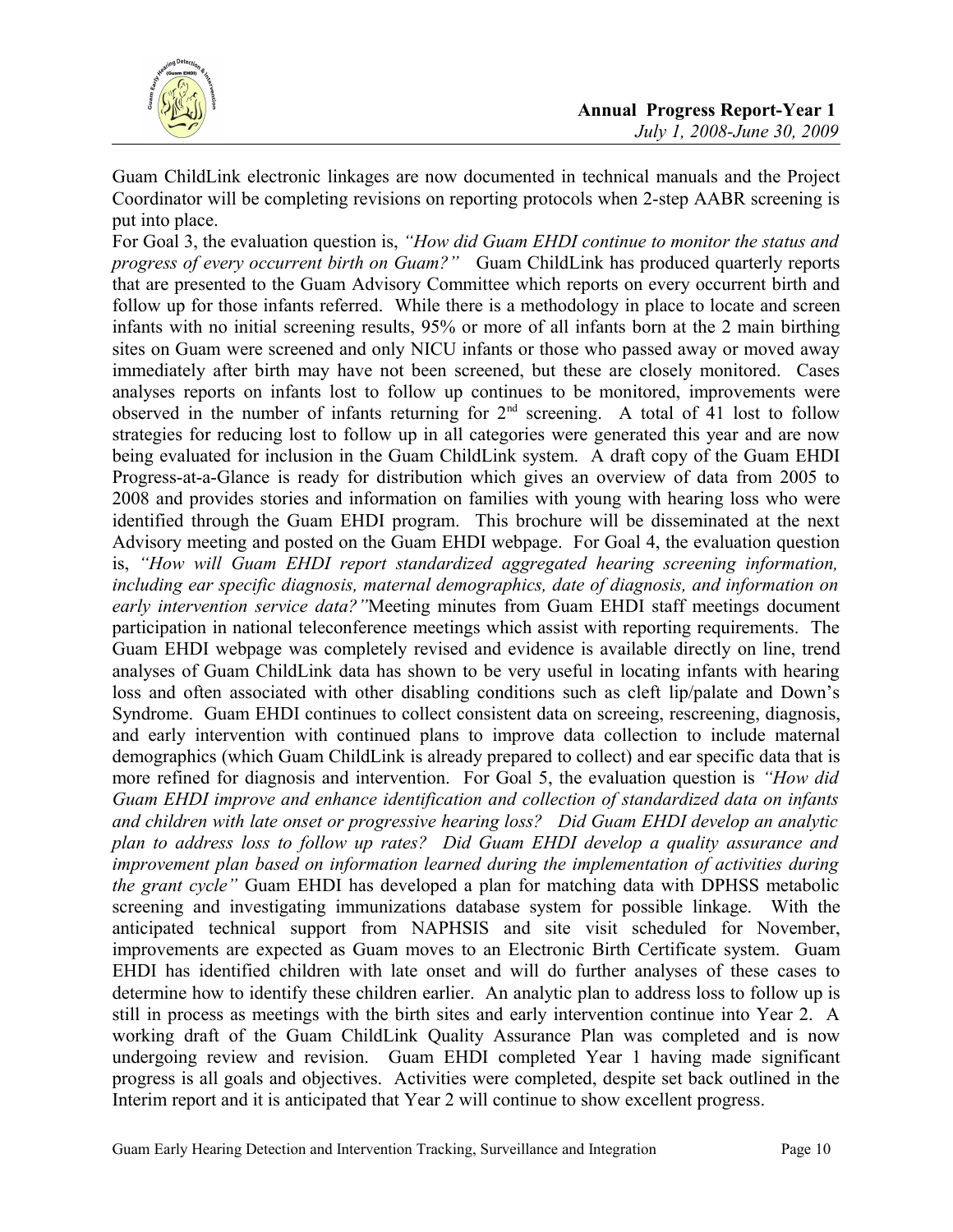

## **ATTACHMENT 1.**

Guam EHDI

Tracking, Surveillance and Integration-System Enhancement and Refinement

2008 Data File Analyses of Infants Identified with Hearing Loss

GOAL #1-Objective 1.1 Enhance Guam ChildLink through the expansion of data fields relevant to the needs for Guam, by conducting data file analysis of all infants identified with hearing loss to determine if infants were identified and provided services within appropriate timelines and to identify gaps in service. *Activity 1.1.1. Project Coordinator & Data Coordinator will extract and analyze all cases of infants born in 2008 identified with a hearing loss. Activity 1.1.2 Based on the data file analysis results, Guam EHDI will enhance and improve Guam ChildLink by making the necessary technical modifications needed.*

| <b>GEHDI</b><br># | <b>Ethnicity</b>      | Gender | Infant<br>screened<br>w/in 1<br>month? | Infant<br>received<br>DAE w/in<br>6 | <b>Infant</b> has<br><b>IFSP</b> w/in $6$<br>months? | Left Ear                  | <b>Right Ear</b>                                  | <b>Other Disability Conditions or Notations</b>    |
|-------------------|-----------------------|--------|----------------------------------------|-------------------------------------|------------------------------------------------------|---------------------------|---------------------------------------------------|----------------------------------------------------|
|                   |                       |        |                                        | months?                             |                                                      |                           |                                                   |                                                    |
| 25901             | Palauan               | Female | Yes                                    | Yes                                 | Yes                                                  | Normal                    | Moderate<br>Sensorineural                         | None                                               |
| 26082             | Filipino              | Female | Yes                                    | Yes                                 | Yes                                                  | Mild<br>Conductive        | Mild Conductive                                   | Has cleft palate                                   |
| 26445             | Chamoru               | Male   | Yes                                    | Yes                                 | Yes                                                  | Mild<br>Conductive        | Normal                                            | Has bilateral cleft lip and palate                 |
| 26627             | Filipino              | Male   | Yes                                    | Yes                                 | Yes                                                  | Moderate<br>sensorineural | Undertermined<br>may be moderate<br>sensorineural | Head and neck deformity-both ears are<br>malformed |
| 26639             | Filipino              | Female | Yes                                    | Yes                                 | Yes                                                  | Mild<br>sensorineural     | Normal                                            | None                                               |
| 26948             | Chamoru               | Male   | Yes                                    | Yes                                 | Yes                                                  | Mild<br>sensorineural     | Normal                                            | Infant has family history of hearing loss          |
| 27201             | Filipino              | Male   | Yes                                    | Yes                                 | Yes                                                  | Moderate<br>conductive    | Moderate<br>conductive loss                       | Infant has Downs Syndrome                          |
| 27458             | Chuukese/<br>Multieth | Male   | Yes                                    | Yes                                 | Yes                                                  | Mild<br>conductive        | Normal                                            | None                                               |
| 27513             | Chamoru               | Male   | Yes                                    | Yes                                 | Yes                                                  | Mild<br>conductive        | Normal                                            | Has risk factors                                   |
| 281717            | Chuukese              | Male   | Yes                                    | Yes                                 | Yes                                                  | Mild<br>conductive        | Mild conductive                                   | Has bilateral cleft lip and palate                 |